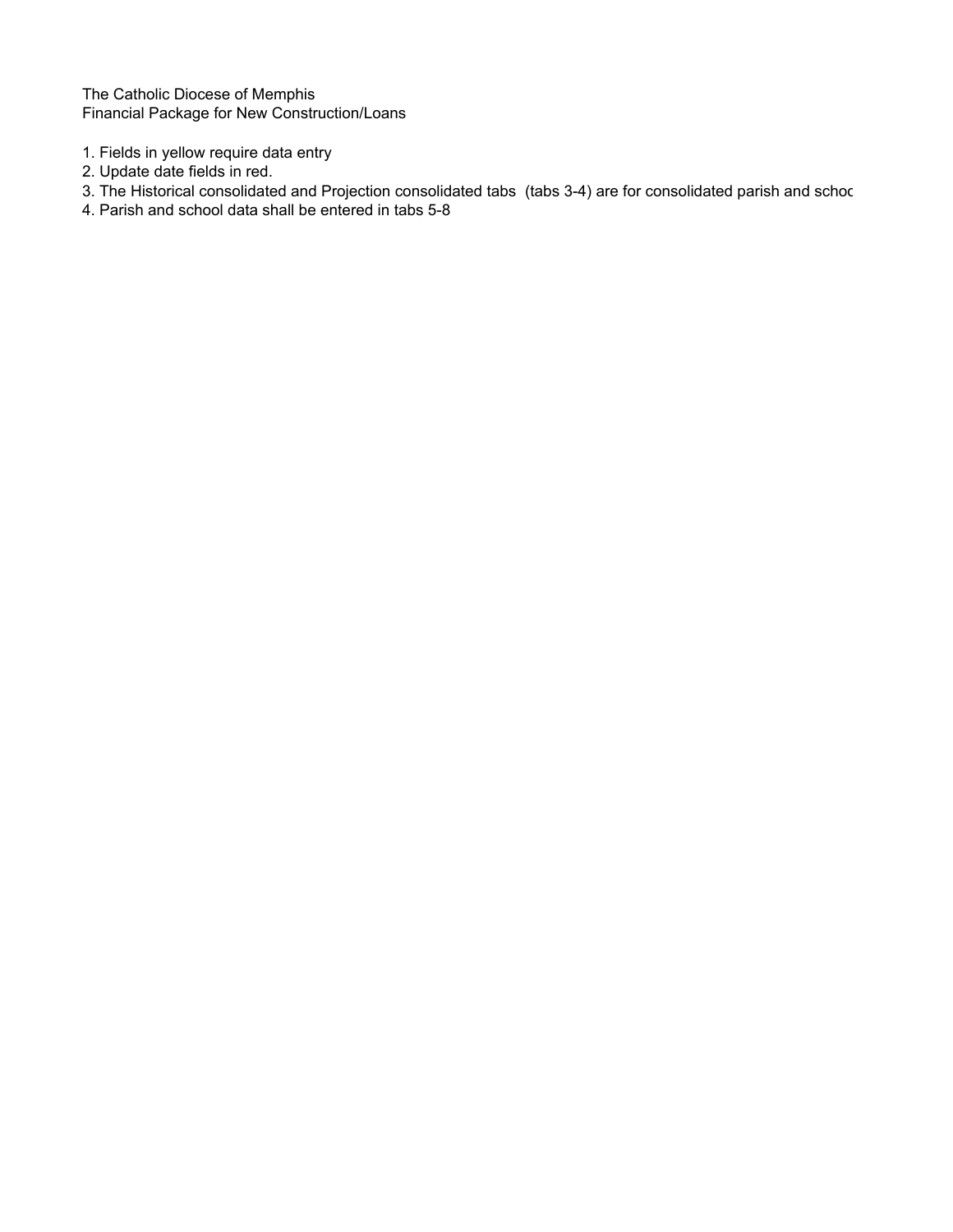ol data. No data entry is required.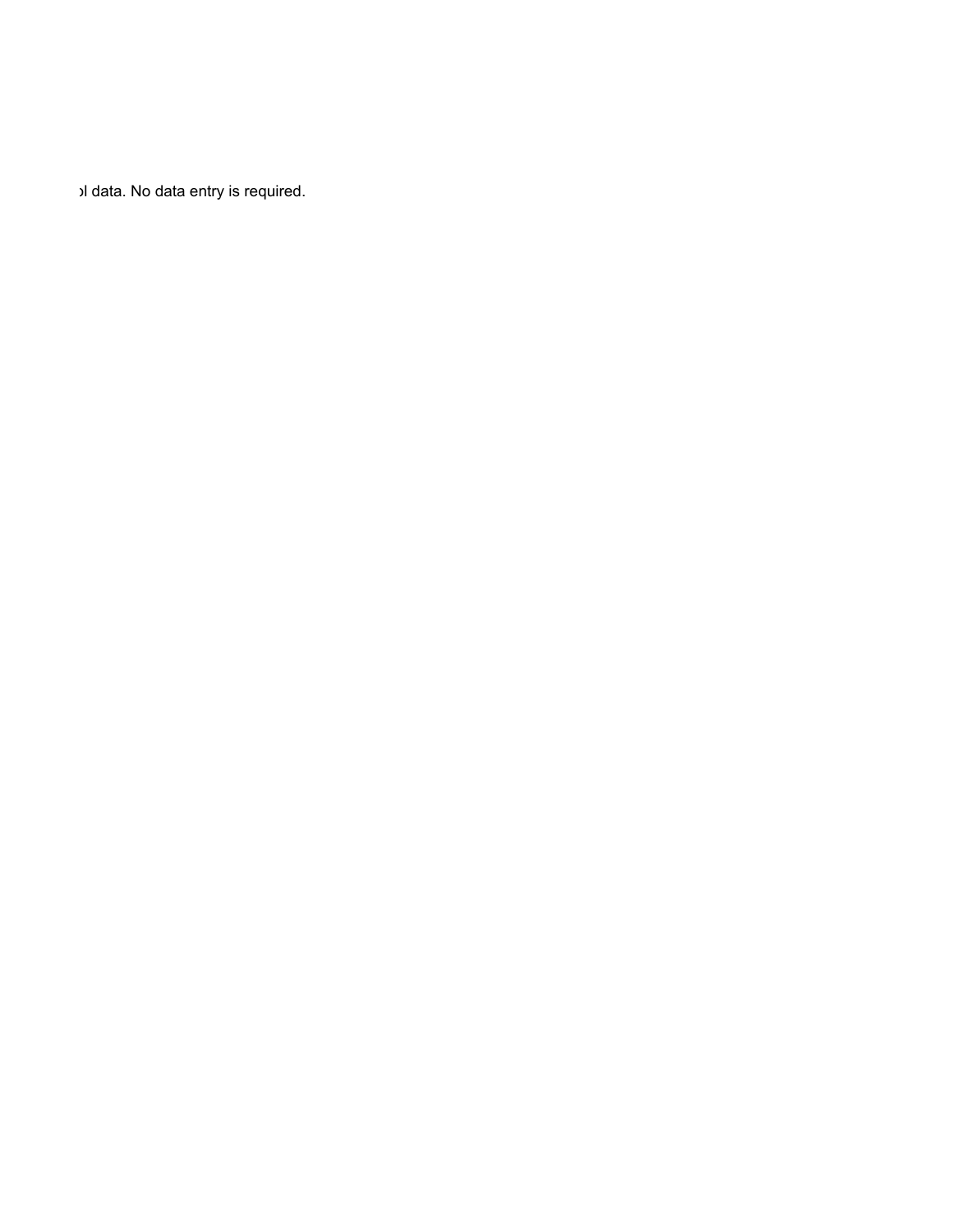## **Consolidated Parish & School SOURCES AND USE OF CONSTRUCTION FUNDS AS OF DATE**

|                                                                                                                                                                                                                                                                                      | <b>MEMO</b><br>INFO.          | <b>DOLLAR</b><br><b>AMOUNTS</b> |
|--------------------------------------------------------------------------------------------------------------------------------------------------------------------------------------------------------------------------------------------------------------------------------------|-------------------------------|---------------------------------|
| <b>SOURCES OF CONSTRUCTION FUNDS:</b><br><b>BUILDING FUND CASH:</b><br>As of DATE:                                                                                                                                                                                                   |                               |                                 |
| <b>Building Funds on Deposit With Diocese</b><br>Other Net Cash on Hand for Construction                                                                                                                                                                                             | \$                            | \$                              |
| Total Cash On Hand @DATE                                                                                                                                                                                                                                                             |                               | \$                              |
| <b>BUILDING FUND PLEDGES:</b><br>Pledge Period<br>Number of Pledges<br><b>Gross Amount Pledged</b>                                                                                                                                                                                   | 3 to 5 Years                  |                                 |
| Less Pledges Collected Prior to DATE                                                                                                                                                                                                                                                 | $\overline{\mathbf{s}}$       |                                 |
| <b>Total Cash &amp; Pledges</b>                                                                                                                                                                                                                                                      |                               |                                 |
| <b>USE OF CONSTRUCTION FUNDS:</b><br><b>New Land Cost</b><br>Site Work<br>Less Credit for Existing Land<br>Construction (XXXX SF @ \$115 Per SF)<br>FF&E and Operating Supplies<br><b>Fees and Reimburseables</b><br><b>Working Capital</b><br>Contingency (5% of Construction Costs | \$<br>$\overline{\mathbf{S}}$ |                                 |
| Percent of Cash & Pledges to Cost                                                                                                                                                                                                                                                    |                               | #DIV/0!                         |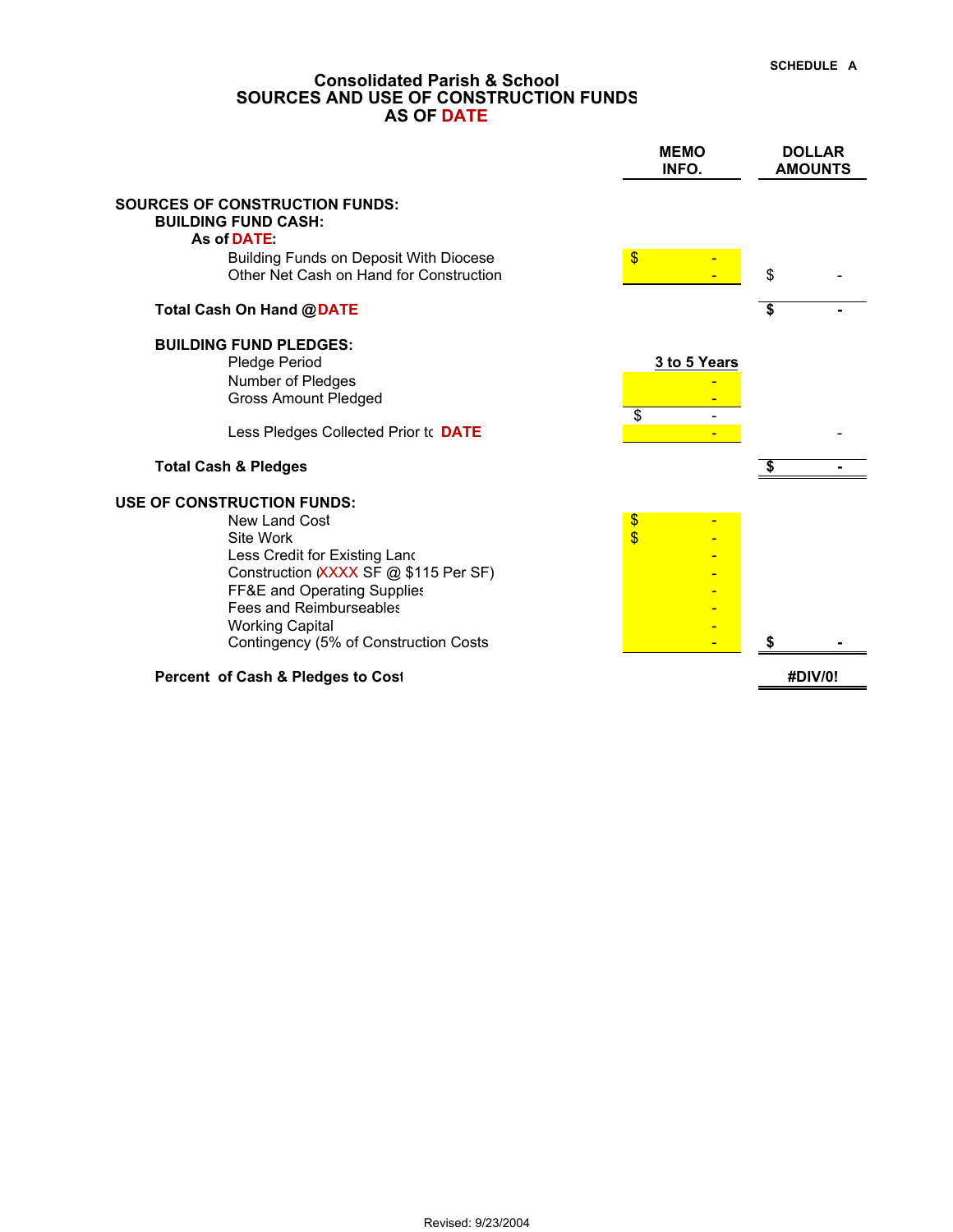| <b>NO DATA ENTRY REQUIRED</b>           |                      |                                         |                            |                |                           |                | <b>SCHEDULE B</b> |                                                                       |
|-----------------------------------------|----------------------|-----------------------------------------|----------------------------|----------------|---------------------------|----------------|-------------------|-----------------------------------------------------------------------|
|                                         |                      | <b>Consolidated Parish &amp; School</b> |                            |                |                           |                |                   |                                                                       |
|                                         |                      | <b>OPERATING REVENUES AND EXPENSES</b>  |                            |                |                           |                |                   |                                                                       |
|                                         |                      | <b>5 YEAR HISTORICAL DATA</b>           |                            |                |                           |                |                   |                                                                       |
|                                         |                      |                                         |                            |                |                           |                |                   |                                                                       |
|                                         | 2012/2013            | 2013/2014                               |                            | 2014/2015      |                           | 2015/2016      |                   | 2016/2017                                                             |
| <b>PARISH OPERATING REVENUES:</b>       |                      |                                         |                            |                |                           |                |                   |                                                                       |
| PARISH ORDINARY REVENUE                 | \$<br>$\mathbf{1}$   | \$<br>$\mathbf{1}$                      | \$                         | $\mathbf{1}$   | \$                        | 1              | \$                |                                                                       |
| PARISH EXTRAORDINARY REVENUES           | $\mathbf{1}$         | $\mathbf{1}$                            |                            | $\mathbf{1}$   |                           | $\mathbf{1}$   |                   |                                                                       |
| <b>SCHOOL TUITION REVENUE</b>           | $\mathbf{1}$         | $\mathbf{1}$                            |                            | 1              |                           | 1              |                   |                                                                       |
| OTHER SCHOOL SUBSIDY REVENUE            | $\mathbf{1}$         | $\mathbf{1}$                            |                            | $\mathbf{1}$   |                           | $\mathbf{1}$   |                   | $\mathbf 1$                                                           |
| <b>TOTAL OPERATING REVENUES</b>         | \$<br>$\overline{4}$ | \$<br>$\overline{4}$                    | $\boldsymbol{\mathsf{S}}$  | $\overline{4}$ | $\boldsymbol{\mathsf{S}}$ | 4              | \$                | $\overline{4}$                                                        |
| <b>PARISH OPERATING EXPENSES:</b>       |                      |                                         |                            |                |                           |                |                   |                                                                       |
| <b>SALARIES</b>                         | \$<br>$\overline{2}$ | \$<br>$\overline{2}$                    | \$                         | 2              | \$                        | $\overline{c}$ | \$                | $\overline{c}$                                                        |
| <b>FRINGE BENEFITS</b>                  | $\overline{2}$       | $\overline{2}$                          |                            | $\overline{2}$ |                           | $\overline{2}$ |                   |                                                                       |
| <b>ADMINISTRATION &amp; GENERAL</b>     | $\overline{2}$       | $\overline{2}$                          |                            | $\overline{2}$ |                           | $\overline{2}$ |                   | $\frac{2}{2}$ $\frac{2}{2}$ $\frac{2}{2}$ $\frac{2}{2}$ $\frac{2}{2}$ |
| <b>PASTORAL EXPENSES</b>                | $\overline{2}$       | $\overline{2}$                          |                            | $\overline{2}$ |                           | $\overline{2}$ |                   |                                                                       |
| PLANT OPERATIONS & MAINTENANCE          | $\overline{2}$       | $\overline{2}$                          |                            | $\overline{2}$ |                           | $\overline{2}$ |                   |                                                                       |
| CATHEDRATICUM ASSESSMENT                | $\overline{2}$       | $\overline{2}$                          |                            | $\overline{2}$ |                           | $\overline{2}$ |                   |                                                                       |
| <b>HIGH SCHOOL ASSESSMENT</b>           | $\overline{2}$       | $\overline{2}$                          |                            | $\overline{2}$ |                           | $\overline{2}$ |                   |                                                                       |
| <b>WEST TENNESSEE CATHOLIC</b>          | $\overline{2}$       | $\overline{2}$                          |                            | $\overline{2}$ |                           | $\overline{2}$ |                   |                                                                       |
| <b>INTEREST ON DEBT</b>                 | $\overline{2}$       | $\overline{2}$                          |                            | $\overline{2}$ |                           | $\overline{2}$ |                   |                                                                       |
| PARISH RELIGIOUS EDUCATION              | $\overline{2}$       | $\overline{2}$                          |                            | $\overline{2}$ |                           | $\overline{2}$ |                   |                                                                       |
| <b>TOTAL OPERATING EXPENSES:</b>        | \$<br>20             | \$<br>20                                | \$                         | 20             | \$                        | 20             | \$                | $\overline{20}$                                                       |
| <b>OPERATING EXCESS OR (DEFICIENCY)</b> | \$<br>(16)           | \$<br>(16)                              | $\boldsymbol{\mathsf{\$}}$ | (16)           | $\boldsymbol{\mathsf{S}}$ | (16)           | \$                | (16)                                                                  |
|                                         |                      |                                         |                            |                |                           |                |                   |                                                                       |
| <b>NUMBER OF PARISHIONERS</b>           | 1                    | 1                                       |                            | 1              |                           | 1              |                   | $\mathbf 1$                                                           |
| <b>AVERAGE ORDINARY PER PARISHIONER</b> | \$2                  | \$2                                     |                            | \$2            |                           | \$2            |                   | \$2                                                                   |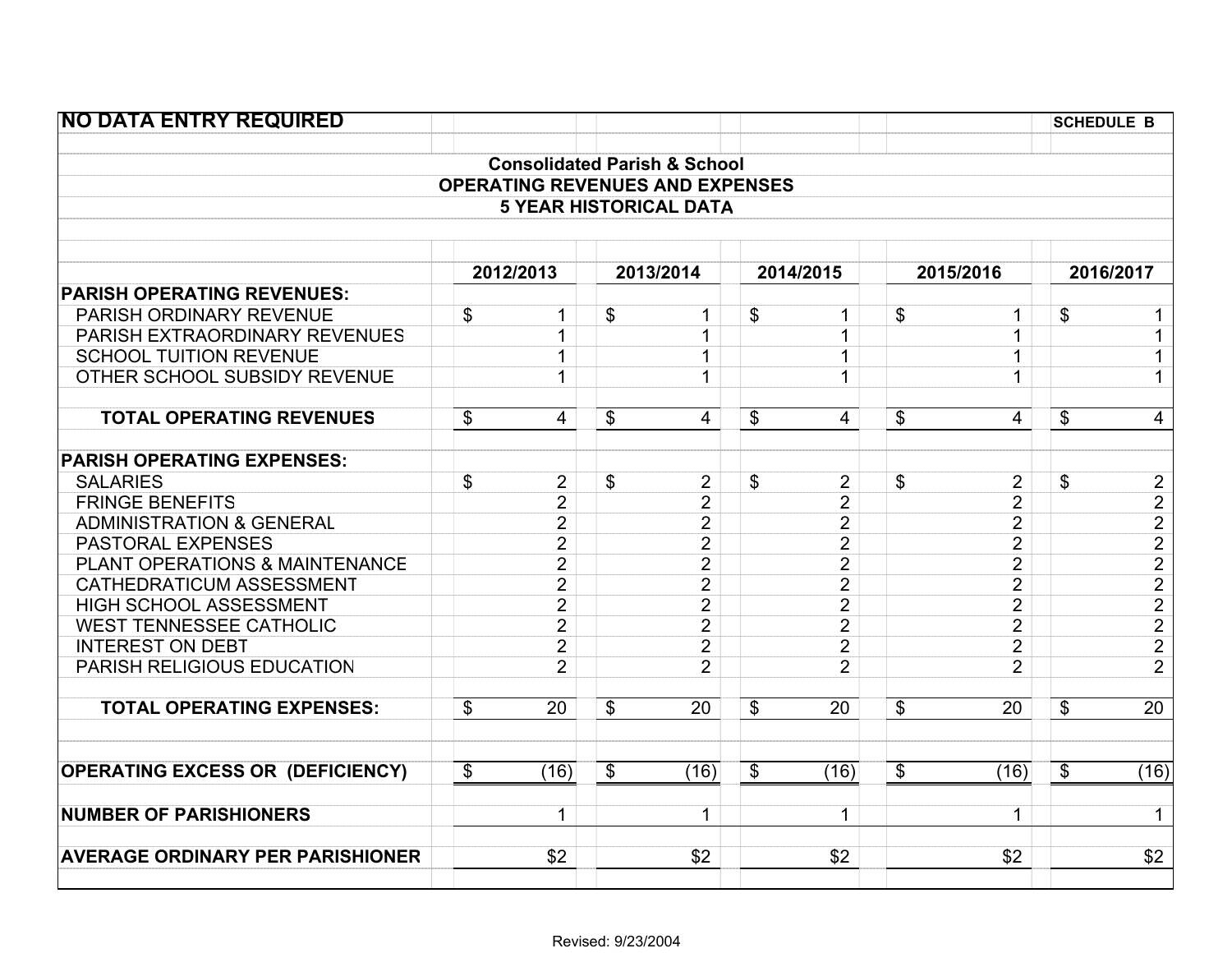| <b>NO DATA ENTRY REQUIRED</b>           |                          |                                         |                          |                 |           |                                             |                 |                                             |      | <b>SCHEDULE C</b>                                                                   |  |
|-----------------------------------------|--------------------------|-----------------------------------------|--------------------------|-----------------|-----------|---------------------------------------------|-----------------|---------------------------------------------|------|-------------------------------------------------------------------------------------|--|
|                                         |                          |                                         |                          |                 |           |                                             |                 |                                             |      |                                                                                     |  |
|                                         |                          | <b>Consolidated Parish &amp; School</b> |                          |                 |           |                                             |                 |                                             |      |                                                                                     |  |
|                                         |                          | <b>OPERATING REVENUES AND EXPENSES</b>  |                          |                 |           |                                             |                 |                                             |      |                                                                                     |  |
|                                         |                          | <b>5 YEAR PROJECTED DATA</b>            |                          |                 |           |                                             |                 |                                             |      |                                                                                     |  |
|                                         |                          |                                         |                          |                 |           |                                             |                 |                                             |      |                                                                                     |  |
|                                         |                          | 2017/2018                               |                          | 2018/2019       | 2019/2020 |                                             |                 | 2020/2021                                   |      | 2021/2022                                                                           |  |
| <b>PARISH OPERATING REVENUES:</b>       |                          |                                         |                          |                 |           |                                             |                 |                                             |      |                                                                                     |  |
| PARISH ORDINARY REVENUE                 | \$                       | $\mathbf 1$                             | \$                       | $\mathbf 1$     | $#$ \$    | $\mathbf{1}$                                |                 | $#$ \$<br>$\mathbf{1}$                      |      | $#$ \$<br>1                                                                         |  |
| PARISH EXTRAORDINARY REVENUES           |                          | $\mathbf{1}$                            |                          | $\mathbf{1}$    | $\#$      | $\mathbf{1}$                                | $\#$            | $\overline{1}$                              | $\#$ | $\overline{1}$                                                                      |  |
| <b>SCHOOL TUITION REVENUE</b>           |                          | $\mathbf 1$                             |                          | $\mathbf{1}$    | #         | $\mathbf{1}$                                | #               | $\overline{1}$                              | #    | $\mathbf 1$                                                                         |  |
| OTHER SCHOOL SUBSIDY REVENUE            |                          | $\mathbf 1$                             |                          | $\mathbf{1}$    | #         | 1                                           | #               | 1                                           | #    | $\mathbf{1}$                                                                        |  |
| <b>TOTAL OPERATING REVENUES</b>         | $\overline{\$}$          | 4                                       | $\overline{\mathcal{G}}$ | $\overline{4}$  |           | $\overline{\mathcal{S}}$<br>$\overline{4}$  |                 | $\overline{\mathcal{S}}$<br>$\overline{4}$  |      | $\overline{4}$<br>\$                                                                |  |
| <b>PARISH OPERATING EXPENSES:</b>       |                          |                                         |                          |                 |           |                                             |                 |                                             |      |                                                                                     |  |
| <b>SALARIES</b>                         |                          | $\overline{2}$                          |                          | $\overline{2}$  | #         | $\overline{2}$                              | #               | $\overline{2}$                              | #    | $\overline{c}$                                                                      |  |
| <b>FRINGE BENEFITS</b>                  |                          | $\overline{2}$                          |                          | $\overline{2}$  | #         | $\overline{2}$                              | #               | $\overline{2}$                              | $\#$ |                                                                                     |  |
| <b>ADMINISTRATION &amp; GENERAL</b>     |                          | $\overline{2}$                          |                          | $\overline{2}$  | $\#$      | $\overline{2}$                              | #               | $\overline{2}$                              | $\#$ |                                                                                     |  |
| <b>PASTORAL EXPENSES</b>                |                          | $\overline{2}$                          |                          | $\overline{2}$  | #         | $\overline{2}$                              | #               | $\overline{2}$                              | #    | $\frac{2}{2}$ $\frac{2}{2}$ $\frac{2}{2}$ $\frac{2}{2}$ $\frac{2}{2}$ $\frac{2}{2}$ |  |
| PLANT OPERATIONS & MAINTENANCE          |                          | $\overline{2}$                          |                          | $\overline{2}$  | #         | $\overline{2}$                              | #               | $\overline{2}$                              | #    |                                                                                     |  |
| CATHEDRATICUM ASSESSMENT                |                          | $\overline{2}$                          |                          | $\overline{2}$  | $\#$      | $\overline{2}$                              | $\#$            | $\overline{2}$                              | $\#$ |                                                                                     |  |
| HIGH SCHOOL ASSESSMENT                  |                          | $\overline{2}$                          |                          | $\overline{2}$  | #         | $\overline{2}$                              | $\overline{\#}$ | $\overline{2}$                              | $\#$ |                                                                                     |  |
| <b>WEST TENNESSEE CATHOLIC</b>          |                          | $\overline{2}$                          |                          | $\overline{2}$  | $\#$      | $\overline{2}$                              | #               | $\overline{2}$                              | $\#$ |                                                                                     |  |
| <b>INTEREST ON DEBT</b>                 |                          | $\overline{2}$                          |                          | $\overline{2}$  | $\#$      | $\overline{2}$                              | #               | $\overline{2}$                              | #    |                                                                                     |  |
| PARISH RELIGIOUS EDUCATION              |                          | $\overline{2}$                          |                          | $\overline{2}$  | #         | $\overline{2}$                              | #               | $\overline{2}$                              | #    |                                                                                     |  |
| <b>TOTAL OPERATING EXPENSES:</b>        | $\overline{\mathcal{G}}$ | $\overline{20}$                         | $\overline{\mathcal{G}}$ | $\overline{20}$ |           | $\overline{\mathcal{S}}$<br>$\overline{20}$ |                 | $\overline{\mathcal{G}}$<br>$\overline{20}$ |      | $\overline{20}$<br>\$                                                               |  |
| <b>OPERATING EXCESS OR (DEFICIENCY)</b> | \$                       | (16)                                    | \$                       | (16)            |           | \$<br>(16)                                  |                 | S<br>(16)                                   |      | (16)<br>\$                                                                          |  |
|                                         |                          |                                         |                          |                 |           |                                             |                 |                                             |      |                                                                                     |  |
| <b>NUMBER OF PARISHIONERS</b>           |                          | 1                                       |                          | $\mathbf 1$     | #         | 1.                                          | #               | 1                                           | #    | $\mathbf{1}$                                                                        |  |
| <b>AVERAGE ORDINARY PER PARISHIONER</b> |                          | \$2                                     |                          | \$2             |           | \$2                                         |                 | \$2                                         |      | $\overline{$}2$                                                                     |  |
| <b>NUMBER OF STUDENTS</b>               |                          | $\overline{1}$                          |                          | $\overline{1}$  | #         | $\overline{1}$                              | #               | $\overline{1}$                              | #    | $\overline{1}$                                                                      |  |
| <b>REVENUE PER STUDENT</b>              |                          | \$2                                     |                          | \$2             |           | \$2                                         |                 | \$2                                         |      | $\overline{$2}$                                                                     |  |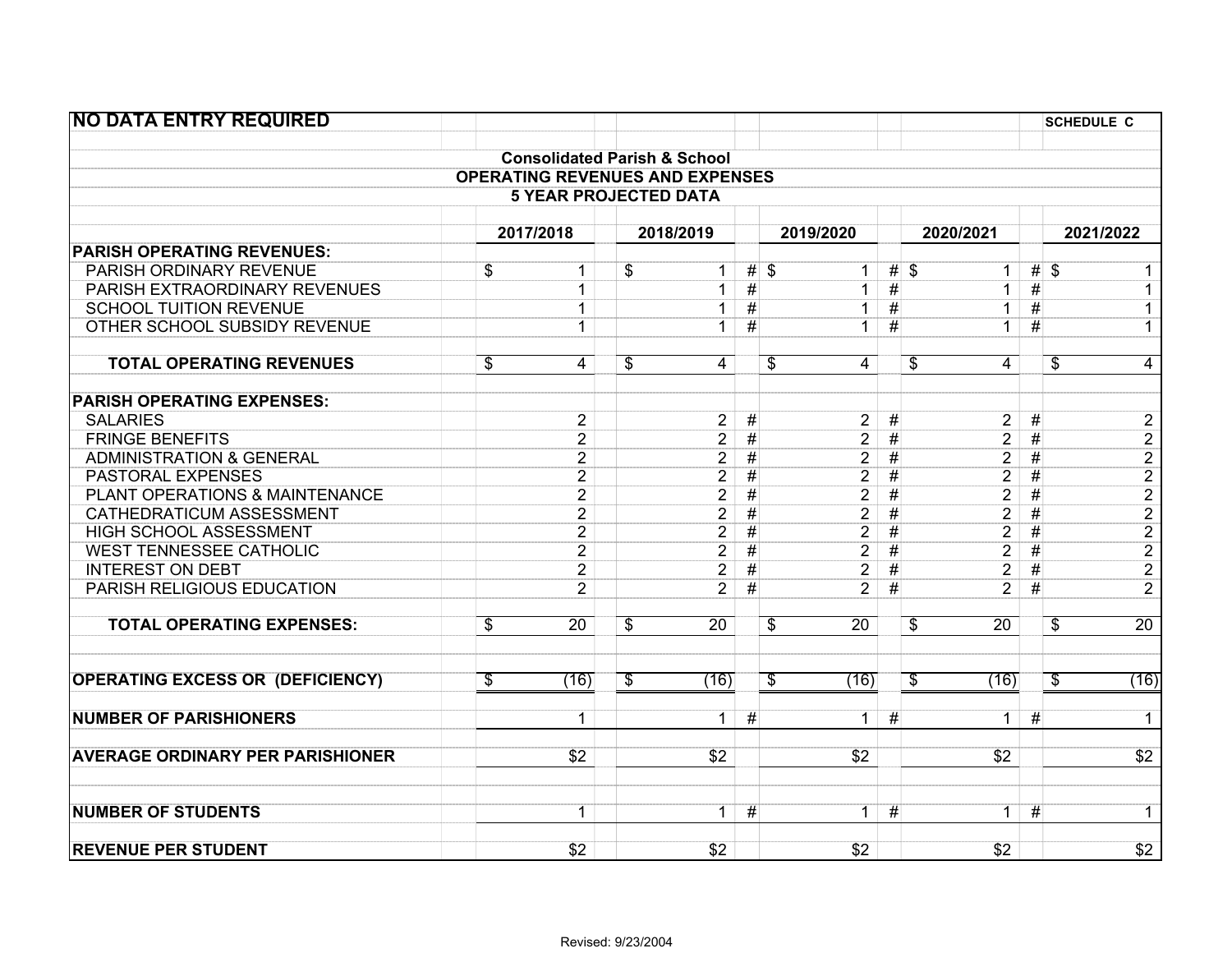|                                                                 |               |                |               |                                        |                           |                      |               |                |                           | <b>SCHEDULE B</b> |
|-----------------------------------------------------------------|---------------|----------------|---------------|----------------------------------------|---------------------------|----------------------|---------------|----------------|---------------------------|-------------------|
|                                                                 |               |                |               |                                        |                           |                      |               |                |                           |                   |
|                                                                 |               |                | <b>Parish</b> |                                        |                           |                      |               |                |                           |                   |
|                                                                 |               |                |               | <b>OPERATING REVENUES AND EXPENSES</b> |                           |                      |               |                |                           |                   |
|                                                                 |               |                |               | <b>5 YEAR HISTORICAL DATA</b>          |                           |                      |               |                |                           |                   |
|                                                                 |               |                |               |                                        |                           |                      |               |                |                           |                   |
|                                                                 |               |                |               |                                        |                           |                      |               |                |                           |                   |
|                                                                 |               | 2012/2013      |               | 2013/2014                              |                           | 2014/2015            |               | 2015/2016      |                           | 2016/2017         |
| <b>PARISH OPERATING REVENUES:</b>                               |               |                |               |                                        |                           |                      |               |                |                           |                   |
| PARISH ORDINARY REVENUE<br><b>PARISH EXTRAORDINARY REVENUES</b> | $\mathbf{\$}$ | 1              | $\mathbf{\$}$ | $\overline{1}$<br>1                    | $\boldsymbol{\mathsf{S}}$ | $\blacktriangleleft$ | $\mathbf{\$}$ | $\overline{1}$ | $\boldsymbol{\mathsf{S}}$ | 1.                |
|                                                                 |               |                |               |                                        |                           |                      |               |                |                           | $\mathbf{1}$      |
| <b>TOTAL OPERATING REVENUES</b>                                 | $\frac{1}{2}$ | $\overline{2}$ | \$            | $\overline{2}$                         | \$                        | $\overline{2}$       | \$            | $\overline{2}$ | \$                        | $\overline{2}$    |
|                                                                 |               |                |               |                                        |                           |                      |               |                |                           |                   |
| <b>PARISH OPERATING EXPENSES:</b>                               |               |                |               |                                        |                           |                      |               |                |                           |                   |
| <b>SALARIES</b>                                                 | $\mathbf{\$}$ |                | $\mathbf{\$}$ | 1                                      | $\mathbf{\$}$             |                      | $\mathbf{\$}$ | 1              | $\mathbf{\$}$             | 1                 |
| <b>FRINGE BENEFITS</b>                                          |               |                |               |                                        |                           |                      |               |                |                           |                   |
| <b>ADMINISTRATION &amp; GENERAL</b>                             |               |                |               |                                        |                           |                      |               |                |                           |                   |
| <b>PASTORAL EXPENSES</b>                                        |               |                |               |                                        |                           |                      |               |                |                           |                   |
| PLANT OPERATIONS & MAINTENANCE                                  |               |                |               |                                        |                           |                      |               |                |                           |                   |
| <b>CATHEDRATICUM ASSESSMENT</b>                                 |               |                |               |                                        |                           |                      |               |                |                           |                   |
| <b>HIGH SCHOOL ASSESSMENT</b>                                   |               |                |               |                                        |                           |                      |               |                |                           |                   |
| <b>WEST TENNESSEE CATHOLIC</b>                                  |               |                |               |                                        |                           |                      |               |                |                           |                   |
| <b>INTEREST ON DEBT</b>                                         |               |                |               |                                        |                           |                      |               |                |                           |                   |
| PARISH RELIGIOUS EDUCATION                                      |               |                |               |                                        |                           |                      |               |                |                           | 1                 |
| <b>TOTAL OPERATING EXPENSES:</b>                                | \$            | 10             | \$            | 10                                     | \$                        | 10                   | \$            | 10             | \$                        | 10                |
|                                                                 |               |                |               |                                        |                           |                      |               |                |                           |                   |
| <b>OPERATING EXCESS OR (DEFICIENCY)</b>                         | \$            | (8)            | \$            | (8)                                    | \$                        | (8)                  | \$            | (8)            | \$                        | (8)               |
|                                                                 |               |                |               |                                        |                           |                      |               |                |                           |                   |
| <b>NUMBER OF PARISHIONERS</b>                                   |               | 1              |               | 1                                      |                           | 1                    |               | 1              |                           | $\mathbf{1}$      |
| <b>AVERAGE ORDINARY PER PARISHIONER</b>                         |               | $\sqrt{$2}$    |               | $\overline{$}$                         |                           | $\sqrt{$2}$          |               | \$2            |                           | $\overline{$2$}$  |
|                                                                 |               |                |               |                                        |                           |                      |               |                |                           |                   |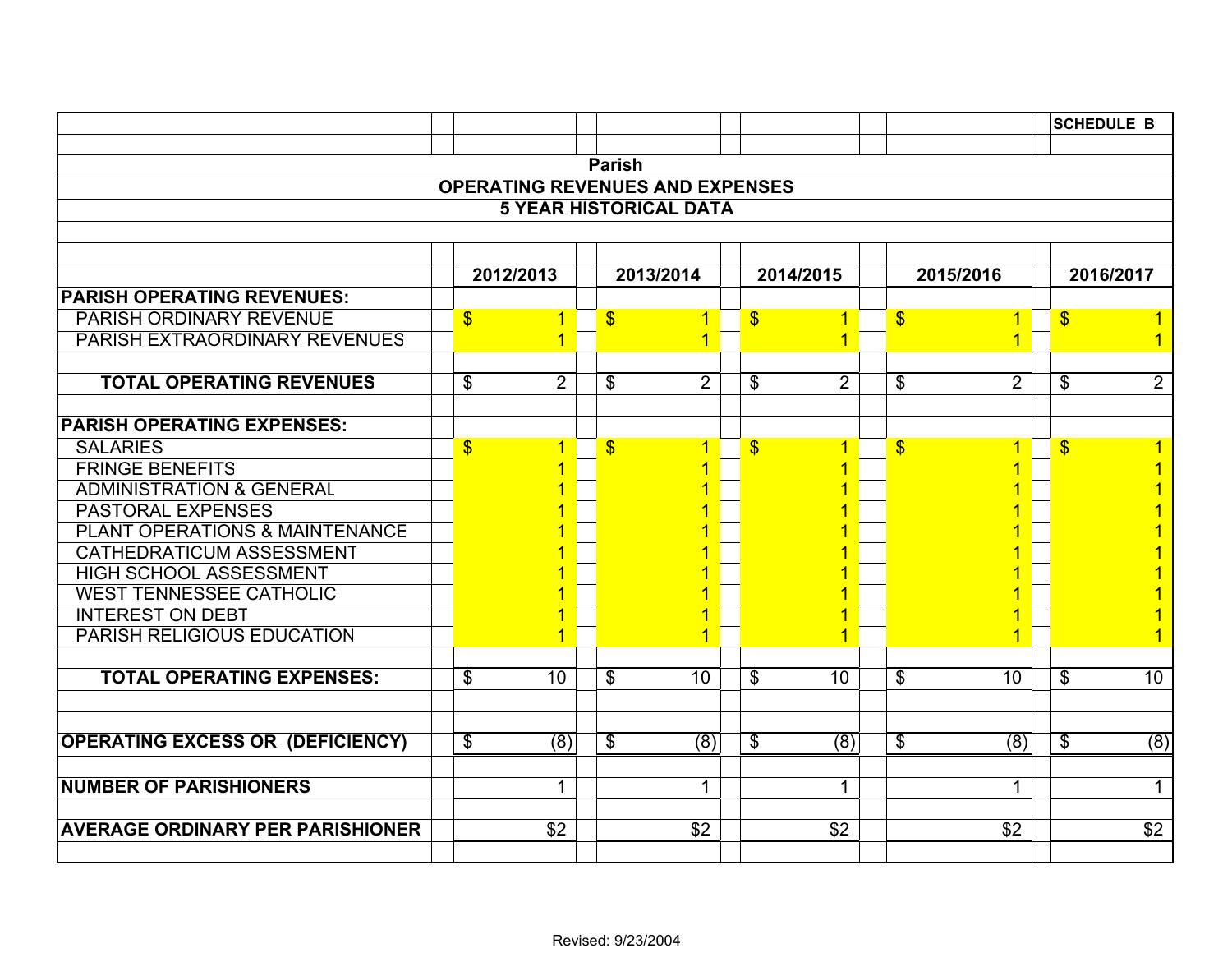|                                         |                                        |                              |                          |                |                          |                |                         |                | <b>SCHEDULE C</b>         |                |
|-----------------------------------------|----------------------------------------|------------------------------|--------------------------|----------------|--------------------------|----------------|-------------------------|----------------|---------------------------|----------------|
|                                         |                                        |                              |                          |                |                          |                |                         |                |                           |                |
|                                         | <b>OPERATING REVENUES AND EXPENSES</b> |                              | <b>Parish</b>            |                |                          |                |                         |                |                           |                |
|                                         |                                        | <b>5 YEAR PROJECTED DATA</b> |                          |                |                          |                |                         |                |                           |                |
|                                         |                                        |                              |                          |                |                          |                |                         |                |                           |                |
|                                         |                                        | 2017/2018                    |                          | 2018/2019      |                          | 2019/2020      |                         | 2020/2021      |                           | 2021/2022      |
| <b>PARISH OPERATING REVENUES:</b>       |                                        |                              |                          |                |                          |                |                         |                |                           |                |
| PARISH ORDINARY REVENUE                 | $\sqrt[6]{\frac{1}{2}}$                |                              | $\sqrt[6]{3}$            |                | $\frac{1}{2}$            |                | $\frac{1}{2}$           |                | $\frac{1}{2}$             |                |
| PARISH EXTRAORDINARY REVENUES           |                                        |                              |                          | 1              |                          |                |                         |                |                           |                |
| <b>TOTAL OPERATING REVENUES</b>         | \$                                     | $\overline{2}$               | \$                       | $\overline{2}$ | $\overline{\mathcal{G}}$ | $\overline{2}$ | \$                      | $\overline{2}$ | \$                        | $\overline{2}$ |
| <b>PARISH OPERATING EXPENSES:</b>       |                                        |                              |                          |                |                          |                |                         |                |                           |                |
| <b>SALARIES</b>                         | $\mathsf{\$}$                          | 1                            | $\mathbf{\$}$            | 1              | $\overline{\mathbb{S}}$  | 1              | $\mathbf{\$}$           |                | $\mathbf{\$}$             |                |
| <b>FRINGE BENEFITS</b>                  |                                        |                              |                          |                |                          |                |                         |                |                           |                |
| <b>ADMINISTRATION &amp; GENERAL</b>     |                                        |                              |                          |                |                          |                |                         |                |                           |                |
| <b>PASTORAL EXPENSES</b>                |                                        |                              |                          |                |                          |                |                         |                |                           |                |
| PLANT OPERATIONS & MAINTENANCE          |                                        |                              |                          |                |                          |                |                         |                |                           |                |
| <b>CATHEDRATICUM ASSESSMENT</b>         |                                        |                              |                          |                |                          |                |                         |                |                           |                |
| HIGH SCHOOL ASSESSMENT                  |                                        |                              |                          |                |                          |                |                         |                |                           |                |
| <b>WEST TENNESSEE CATHOLIC</b>          |                                        |                              |                          |                |                          |                |                         |                |                           |                |
| <b>INTEREST ON DEBT</b>                 |                                        |                              |                          |                |                          |                |                         |                |                           |                |
| <b>PARISH RELIGIOUS EDUCATION</b>       |                                        |                              |                          |                |                          |                |                         |                |                           |                |
| <b>TOTAL OPERATING EXPENSES:</b>        | $\overline{\mathcal{S}}$               | 10                           | $\overline{\mathcal{G}}$ | 10             | $\overline{\mathbb{S}}$  | 10             | $\overline{\mathbf{3}}$ | 10             | $\boldsymbol{\mathsf{S}}$ | 10             |
|                                         |                                        |                              |                          |                |                          |                |                         |                |                           |                |
| <b>OPERATING EXCESS OR (DEFICIENCY)</b> | \$                                     | (8)                          | \$                       | (8)            | \$                       | (8)            | \$                      | (8)            | \$                        | (8)            |
| <b>NUMBER OF PARISHIONERS</b>           |                                        | $\mathbf 1$                  |                          | $\mathbf 1$    |                          | $\mathbf 1$    |                         | $\mathbf{1}$   |                           | $\mathbf 1$    |
| <b>AVERAGE ORDINARY PER PARISHIONER</b> |                                        | \$2                          |                          | \$2            |                          | \$2            |                         | \$2            |                           | \$2            |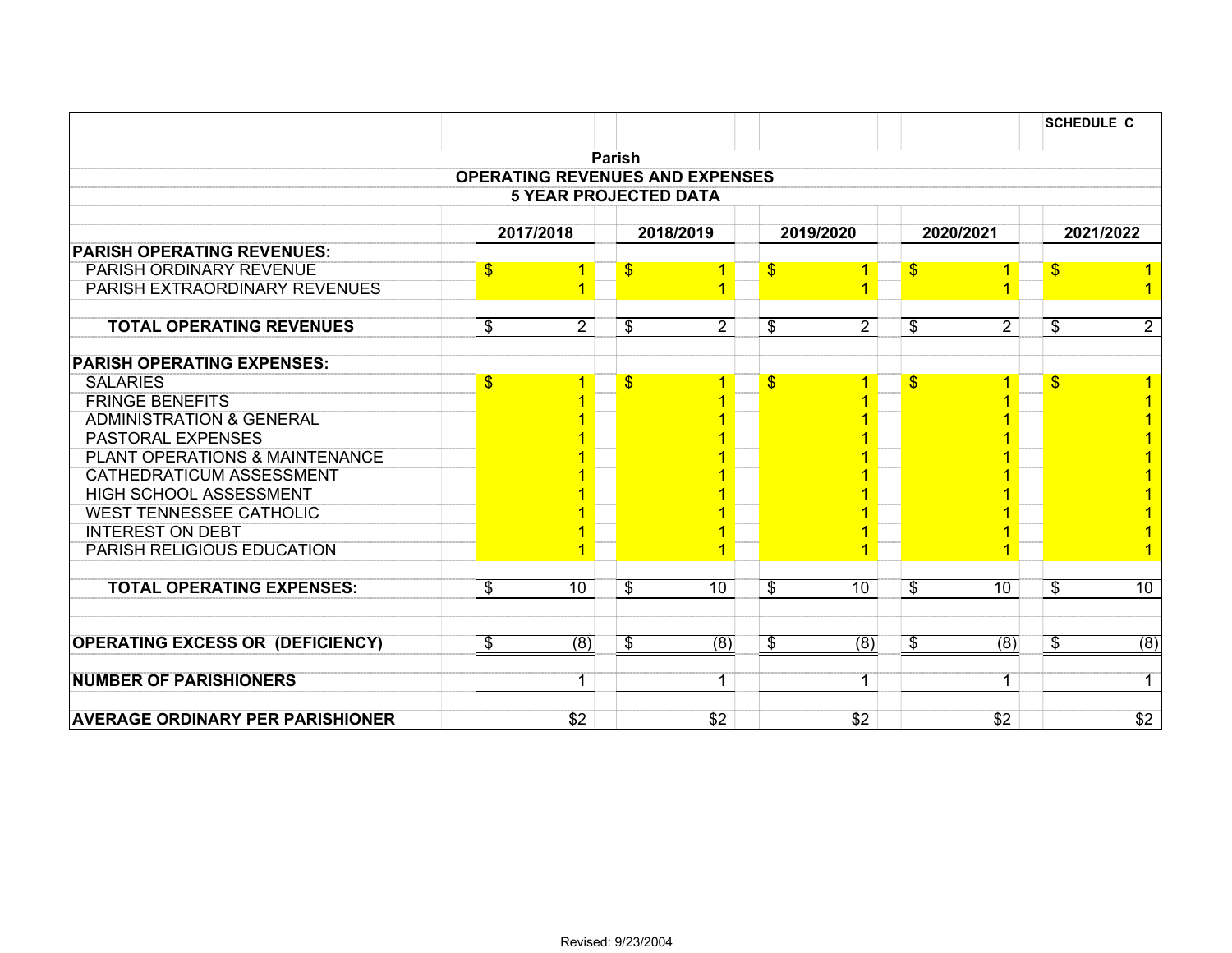|                                           |                                                  |                                   |  |                                        |               |                |                         |                 |  | <b>SCHEDULE B</b>    |  |  |  |  |
|-------------------------------------------|--------------------------------------------------|-----------------------------------|--|----------------------------------------|---------------|----------------|-------------------------|-----------------|--|----------------------|--|--|--|--|
|                                           |                                                  |                                   |  |                                        |               |                |                         |                 |  |                      |  |  |  |  |
|                                           |                                                  |                                   |  | <b>School</b>                          |               |                |                         |                 |  |                      |  |  |  |  |
|                                           |                                                  |                                   |  | <b>OPERATING REVENUES AND EXPENSES</b> |               |                |                         |                 |  |                      |  |  |  |  |
|                                           |                                                  |                                   |  | <b>5 YEAR HISTORICAL DATA</b>          |               |                |                         |                 |  |                      |  |  |  |  |
|                                           |                                                  |                                   |  |                                        |               |                |                         |                 |  |                      |  |  |  |  |
|                                           |                                                  |                                   |  |                                        |               |                |                         |                 |  | 2016/2017            |  |  |  |  |
|                                           | 2012/2013<br>2013/2014<br>2014/2015<br>2015/2016 |                                   |  |                                        |               |                |                         |                 |  |                      |  |  |  |  |
| <b>PARISH OPERATING REVENUES:</b>         |                                                  |                                   |  |                                        |               |                |                         |                 |  |                      |  |  |  |  |
|                                           |                                                  |                                   |  |                                        |               |                |                         |                 |  |                      |  |  |  |  |
| <b>SCHOOL TUITION REVENUE</b>             |                                                  | 1.00                              |  | 1.00                                   |               | 1.00           |                         | 1.00            |  | 1.00                 |  |  |  |  |
| OTHER SCHOOL SUBSIDY REVENUE              |                                                  | 1.00                              |  | 1.00                                   |               | 1.00           |                         | 1.00            |  | 1.00                 |  |  |  |  |
|                                           |                                                  |                                   |  |                                        |               |                |                         |                 |  |                      |  |  |  |  |
| <b>TOTAL OPERATING REVENUES</b>           |                                                  | $\overline{2}$<br>\$              |  | \$<br>$\overline{2}$                   | \$            | $\overline{2}$ | \$                      | $\overline{2}$  |  | $\overline{2}$<br>\$ |  |  |  |  |
|                                           |                                                  |                                   |  |                                        |               |                |                         |                 |  |                      |  |  |  |  |
| <b>PARISH OPERATING EXPENSES:</b>         |                                                  |                                   |  |                                        |               |                |                         |                 |  |                      |  |  |  |  |
| <b>SALARIES</b>                           |                                                  | $\boldsymbol{\mathsf{S}}$<br>1    |  | $\mathbf{\$}$<br>1                     | $\mathbf{\$}$ | 1              | $\overline{\mathbb{S}}$ | 1               |  | $\mathbf{\$}$        |  |  |  |  |
| <b>FRINGE BENEFITS</b>                    |                                                  |                                   |  |                                        |               |                |                         |                 |  |                      |  |  |  |  |
| <b>ADMINISTRATION &amp; GENERAL</b>       |                                                  |                                   |  |                                        |               |                |                         |                 |  |                      |  |  |  |  |
| <b>PASTORAL EXPENSES</b>                  |                                                  |                                   |  |                                        |               |                |                         |                 |  |                      |  |  |  |  |
| <b>PLANT OPERATIONS &amp; MAINTENANCE</b> |                                                  |                                   |  |                                        |               |                |                         |                 |  |                      |  |  |  |  |
| <b>CATHEDRATICUM ASSESSMENT</b>           |                                                  |                                   |  |                                        |               |                |                         |                 |  |                      |  |  |  |  |
| HIGH SCHOOL ASSESSMENT                    |                                                  |                                   |  |                                        |               |                |                         |                 |  |                      |  |  |  |  |
| <b>WEST TENNESSEE CATHOLIC</b>            |                                                  |                                   |  |                                        |               |                |                         |                 |  |                      |  |  |  |  |
| <b>INTEREST ON DEBT</b>                   |                                                  |                                   |  |                                        |               |                |                         |                 |  |                      |  |  |  |  |
| <b>PARISH RELIGIOUS EDUCATION</b>         |                                                  |                                   |  | 1                                      |               | 1              |                         |                 |  |                      |  |  |  |  |
|                                           |                                                  |                                   |  |                                        |               |                |                         |                 |  |                      |  |  |  |  |
| <b>TOTAL OPERATING EXPENSES:</b>          |                                                  | $\mathfrak{S}$<br>10 <sup>°</sup> |  | \$<br>10                               | \$            | 10             | \$                      | 10 <sup>°</sup> |  | \$<br>10             |  |  |  |  |
|                                           |                                                  |                                   |  |                                        |               |                |                         |                 |  |                      |  |  |  |  |
|                                           |                                                  |                                   |  |                                        |               |                |                         |                 |  |                      |  |  |  |  |
| <b>OPERATING EXCESS OR (DEFICIENCY)</b>   |                                                  | \$<br>(8)                         |  | (8)<br>\$                              | \$            | (8)            | \$                      | (8)             |  | (8)<br>\$            |  |  |  |  |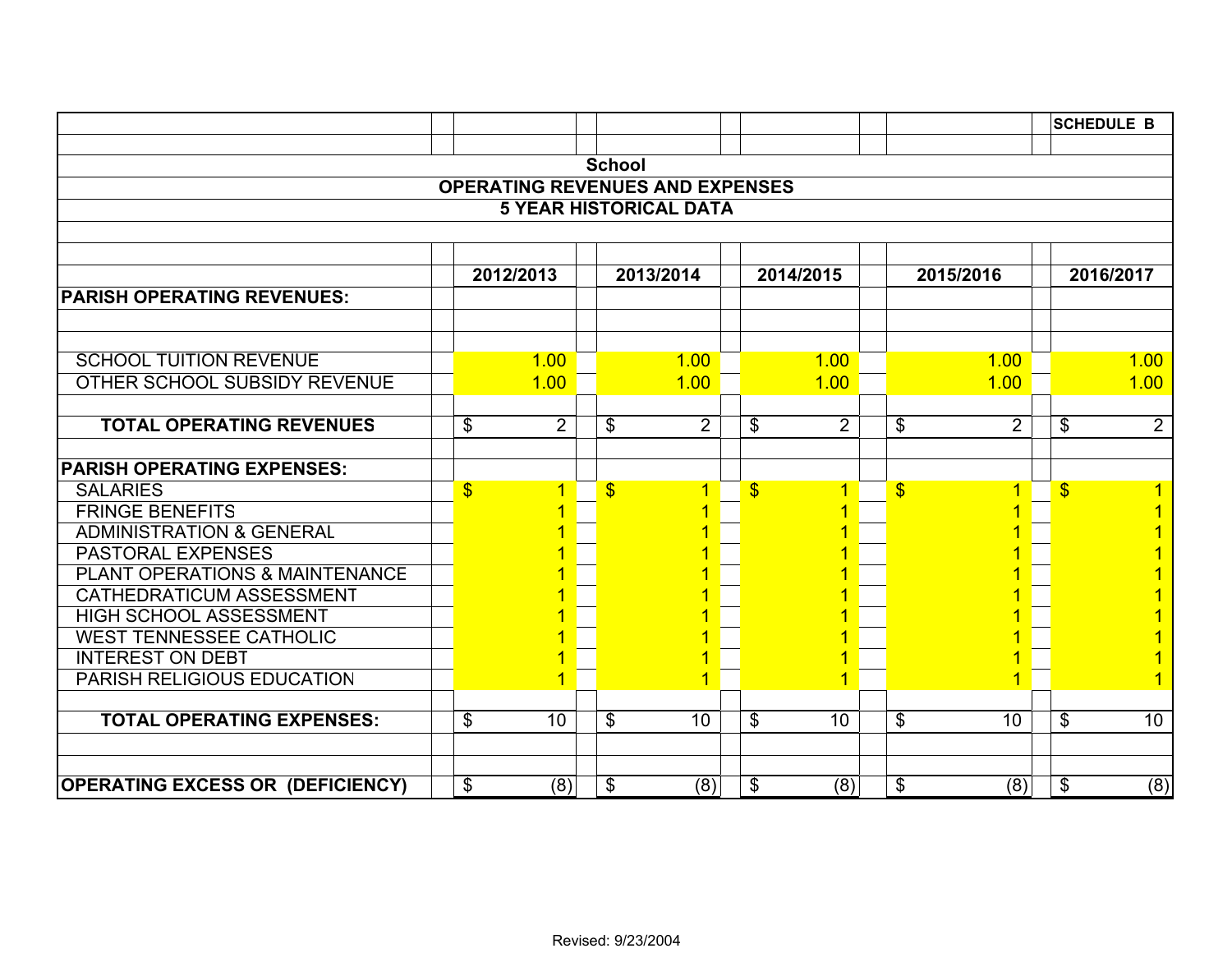|                                         |                                        |                                 |                          |                |                                |                          |                |                          | <b>SCHEDULE C</b> |
|-----------------------------------------|----------------------------------------|---------------------------------|--------------------------|----------------|--------------------------------|--------------------------|----------------|--------------------------|-------------------|
|                                         |                                        |                                 |                          |                |                                |                          |                |                          |                   |
|                                         |                                        |                                 | <b>School</b>            |                |                                |                          |                |                          |                   |
|                                         | <b>OPERATING REVENUES AND EXPENSES</b> | <b>FIVE YEAR PROJECTED DATA</b> |                          |                |                                |                          |                |                          |                   |
|                                         |                                        |                                 |                          |                |                                |                          |                |                          |                   |
|                                         |                                        | 2017/2018                       |                          | 2018/2019      | 2019/2020                      |                          | 2020/2021      |                          | 2021/2022         |
| <b>PARISH OPERATING REVENUES:</b>       |                                        |                                 |                          |                |                                |                          |                |                          |                   |
|                                         |                                        |                                 |                          |                |                                |                          |                |                          |                   |
|                                         |                                        |                                 |                          |                |                                |                          |                |                          |                   |
| <b>SCHOOL TUITION REVENUE</b>           | $\sqrt{2}$                             | 1                               | $\sqrt[6]{3}$            | $\overline{1}$ | $\frac{1}{2}$<br>1             | $\frac{1}{2}$            | 1              | $\frac{1}{2}$            |                   |
| <b>OTHER SCHOOL SUBSIDY REVENUE</b>     |                                        |                                 |                          | 1              |                                |                          |                |                          |                   |
| <b>TOTAL OPERATING REVENUES</b>         |                                        | $\overline{2}$                  |                          |                | $\overline{2}$                 |                          |                |                          | $\overline{2}$    |
|                                         | $\overline{\mathfrak{s}}$              |                                 | $\overline{\mathbf{e}}$  | $\overline{2}$ | $\overline{\mathcal{G}}$       | $\overline{\mathbf{e}}$  | $\overline{2}$ | $\overline{\mathcal{S}}$ |                   |
| <b>PARISH OPERATING EXPENSES:</b>       |                                        |                                 |                          |                |                                |                          |                |                          |                   |
| <b>SALARIES</b>                         | $\frac{1}{2}$                          |                                 | $\sqrt[6]{3}$            | 1              | $\frac{1}{2}$                  | $\frac{1}{2}$            |                | $\frac{1}{2}$            |                   |
| <b>FRINGE BENEFITS</b>                  |                                        |                                 |                          |                |                                |                          |                |                          |                   |
| <b>ADMINISTRATION &amp; GENERAL</b>     |                                        |                                 |                          |                |                                |                          |                |                          |                   |
| <b>PASTORAL EXPENSES</b>                |                                        |                                 |                          |                |                                |                          |                |                          |                   |
| PLANT OPERATIONS & MAINTENANCE          |                                        |                                 |                          |                |                                |                          |                |                          |                   |
| CATHEDRATICUM ASSESSMENT                |                                        |                                 |                          |                |                                |                          |                |                          |                   |
| <b>HIGH SCHOOL ASSESSMENT</b>           |                                        |                                 |                          |                |                                |                          |                |                          |                   |
| <b>WEST TENNESSEE CATHOLIC</b>          |                                        |                                 |                          |                |                                |                          |                |                          |                   |
| <b>INTEREST ON DEBT</b>                 |                                        |                                 |                          |                |                                |                          |                |                          |                   |
| PARISH RELIGIOUS EDUCATION              |                                        |                                 |                          |                |                                |                          |                |                          | $\overline{1}$    |
|                                         |                                        |                                 |                          |                |                                |                          |                |                          |                   |
| <b>TOTAL OPERATING EXPENSES:</b>        | $\overline{\mathcal{S}}$               | 10                              | $\overline{\mathcal{S}}$ | 10             | $\overline{\mathcal{G}}$<br>10 | $\overline{\mathcal{S}}$ | 10             | \$                       | 10                |
|                                         |                                        |                                 |                          |                |                                |                          |                |                          |                   |
| <b>OPERATING EXCESS OR (DEFICIENCY)</b> | $\sqrt[6]{\frac{2}{5}}$                | (8)                             | \$                       | (8)            | \$<br>(8)                      | \$                       | (8)            | \$                       | (8)               |
|                                         |                                        |                                 |                          |                |                                |                          |                |                          |                   |
| <b>NUMBER OF STUDENTS</b>               |                                        | 1                               |                          | $\mathbf 1$    | $\mathbf{1}$                   |                          | $\mathbf 1$    |                          | $\mathbf{1}$      |
|                                         |                                        |                                 |                          |                |                                |                          |                |                          |                   |
| <b>REVENUE PER STUDENT</b>              |                                        | \$2                             |                          | \$2            | \$2                            |                          | \$2            |                          | \$2               |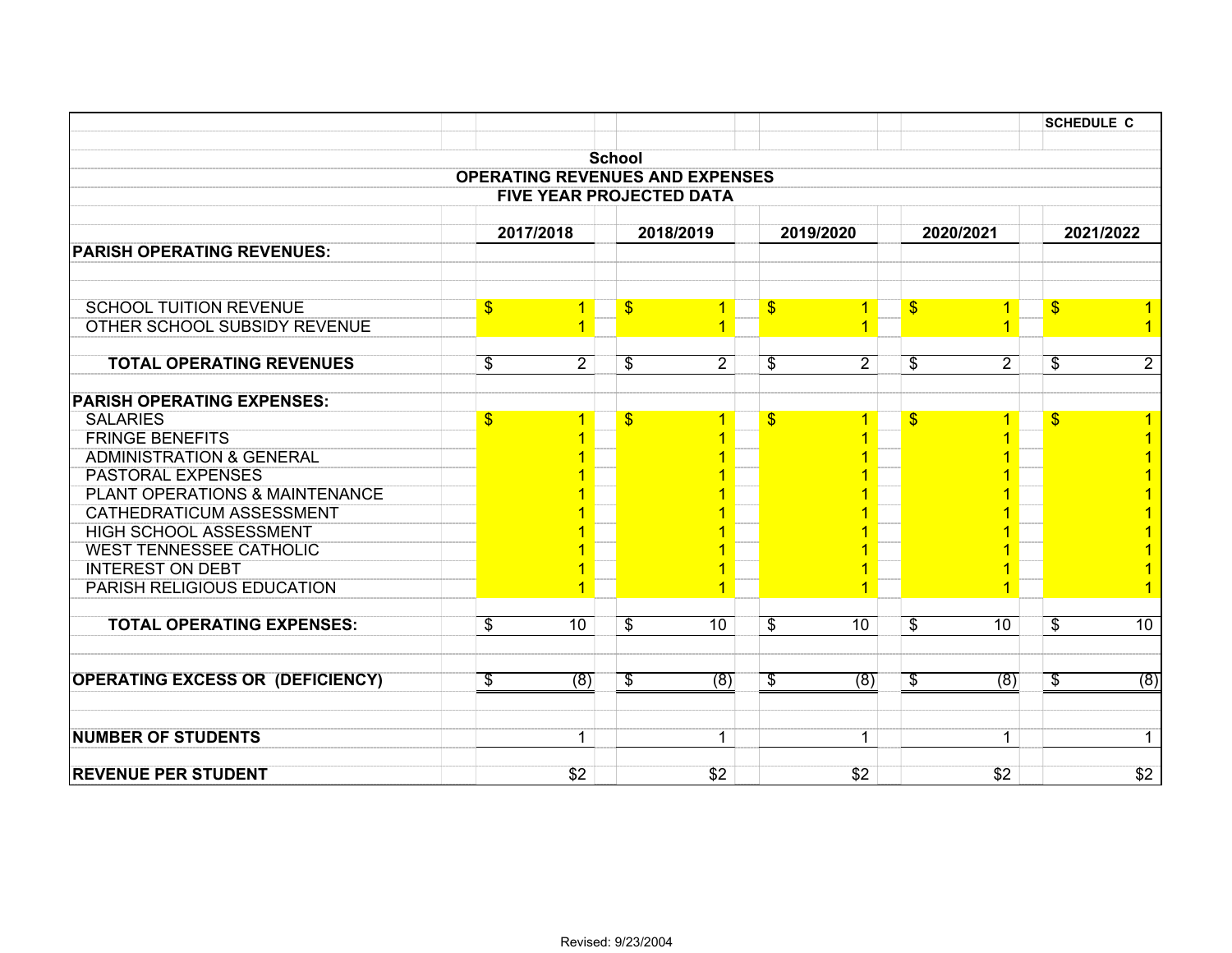|                                          |           |                |                   |                                              |    |                |      |                |    |                | <b>SCHEDULE D</b> |                          |  |  |
|------------------------------------------|-----------|----------------|-------------------|----------------------------------------------|----|----------------|------|----------------|----|----------------|-------------------|--------------------------|--|--|
|                                          |           |                |                   |                                              |    |                |      |                |    |                |                   |                          |  |  |
|                                          |           |                |                   | <b>Consolidated Parish &amp; School</b>      |    |                |      |                |    |                |                   |                          |  |  |
|                                          |           |                |                   | <b>BUILDING FUND PLEDGES AND COLLECTIONS</b> |    |                |      |                |    |                |                   |                          |  |  |
|                                          |           |                |                   | FIVE YEARS PROJECTED DATA                    |    |                |      |                |    |                |                   |                          |  |  |
|                                          |           |                | <b>AS OF DATE</b> |                                              |    |                |      |                |    |                |                   |                          |  |  |
|                                          |           |                |                   |                                              |    |                |      |                |    |                |                   |                          |  |  |
|                                          | 2017/2018 |                |                   | 2018/2019                                    |    | 2019/2020      |      | 2020/2021      |    | 2021/2022      |                   | <b>Totals</b>            |  |  |
|                                          |           |                |                   |                                              |    |                |      |                |    |                |                   |                          |  |  |
| <b>BEGINNING BUILDING FUND PLEDGES</b>   | \$        | ÷.             |                   |                                              |    |                | Ś    |                |    |                |                   |                          |  |  |
| <b>NEW PLEDGES:</b>                      |           |                |                   |                                              |    |                |      |                |    |                |                   |                          |  |  |
| New Parishioner Pledges                  |           |                |                   |                                              |    |                |      |                |    |                |                   |                          |  |  |
| Subsequent Pledge Drive                  |           |                |                   |                                              |    |                |      | $\blacksquare$ |    |                |                   |                          |  |  |
|                                          |           |                |                   |                                              |    |                |      |                |    |                |                   |                          |  |  |
| <b>TOTAL BUILDING FUND RECEIPTS</b>      | S         | $\blacksquare$ | \$                | ۰.                                           | \$ | $\blacksquare$ | - 56 | ۰.             | S  | $\blacksquare$ | - \$              | ۰.                       |  |  |
| <b>PLEDGE RECEIPTS:</b>                  |           |                |                   |                                              |    |                |      |                |    |                |                   |                          |  |  |
| Collections on Original Pledges (3-5 Yr) |           |                |                   |                                              |    |                |      |                |    |                |                   |                          |  |  |
| Collections - Pledges                    |           |                |                   |                                              |    |                |      |                |    |                |                   |                          |  |  |
| Collections - Pledges                    |           |                |                   |                                              |    |                |      |                |    |                |                   |                          |  |  |
|                                          |           |                |                   |                                              |    |                |      |                |    |                |                   |                          |  |  |
| <b>TOTAL CASH RECEIPTS FROM PLEDGES</b>  | S         | $\blacksquare$ | \$                | ۰.                                           | \$ | $\blacksquare$ | \$   | $\blacksquare$ | \$ | $\blacksquare$ | \$                | $\overline{\phantom{0}}$ |  |  |
|                                          |           |                |                   |                                              |    |                |      |                |    |                |                   |                          |  |  |
| <b>NET BALANCE FORWARD</b>               | \$        | $\blacksquare$ | \$                | $\blacksquare$                               | \$ | $\blacksquare$ | \$   | $\blacksquare$ | \$ | ٠              | \$                | ۰.                       |  |  |
|                                          |           |                |                   |                                              |    |                |      |                |    |                |                   |                          |  |  |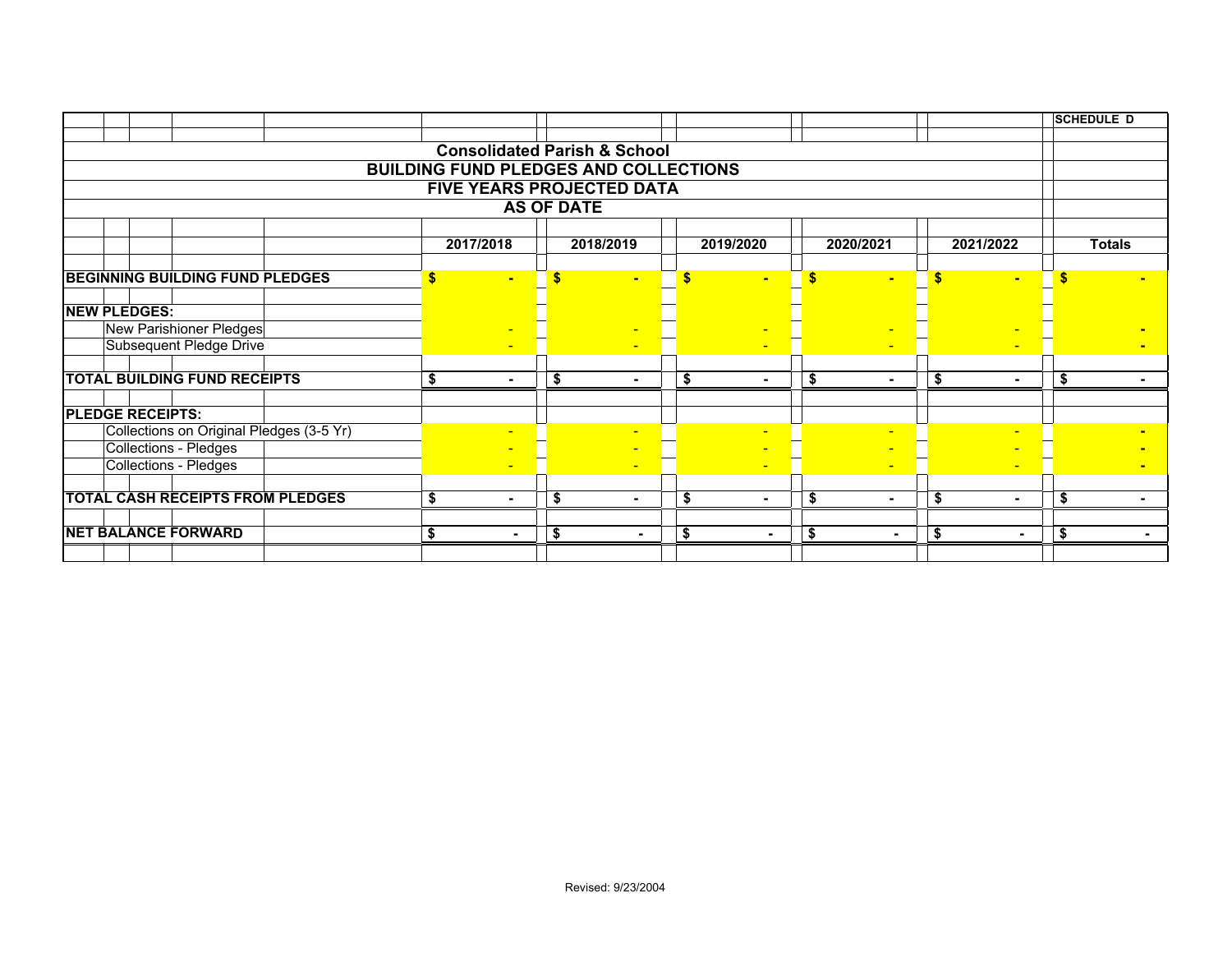|                           |                                     |                                                 |      |                          |                                      |                                         |                         |                |      |                          |                                      |                | <b>SCHEDULE E</b> |                |
|---------------------------|-------------------------------------|-------------------------------------------------|------|--------------------------|--------------------------------------|-----------------------------------------|-------------------------|----------------|------|--------------------------|--------------------------------------|----------------|-------------------|----------------|
|                           |                                     |                                                 |      |                          |                                      |                                         |                         |                |      |                          |                                      |                |                   |                |
|                           |                                     |                                                 |      |                          |                                      | <b>Consolidated Parish &amp; School</b> |                         |                |      |                          |                                      |                |                   |                |
|                           |                                     | PARISH BUILDING FUND RECEIPTS AND DISBURSEMENTS |      |                          |                                      |                                         |                         |                |      |                          |                                      |                |                   |                |
|                           |                                     |                                                 |      |                          |                                      | <b>FIVE YEARS PROJECTED DATA</b>        |                         |                |      |                          |                                      |                |                   |                |
|                           |                                     |                                                 |      |                          | <b>AS OF DATE</b>                    |                                         |                         |                |      |                          |                                      |                |                   |                |
|                           |                                     |                                                 |      | 2017/2018                |                                      | 2018/2019                               |                         | 2019/2020      |      | 2020/2021                |                                      | 2021/2022      |                   |                |
|                           |                                     |                                                 |      |                          |                                      |                                         |                         |                |      |                          |                                      |                | <b>TOTALS</b>     |                |
| <b>BEGINNING CASH</b>     |                                     |                                                 | \$   | $\blacksquare$           | \$                                   | 1,288                                   | \$                      | 1,272          | \$   | 1,256                    | \$                                   | 1,240          | \$                |                |
|                           |                                     |                                                 |      |                          |                                      |                                         |                         |                |      |                          |                                      |                |                   |                |
| <b>SOURCES OF CASH:</b>   |                                     |                                                 |      |                          |                                      |                                         |                         |                |      |                          |                                      |                |                   |                |
| <b>Pledge Collections</b> |                                     |                                                 |      | $\blacksquare$           |                                      | $\blacksquare$                          |                         | $\blacksquare$ |      | $\blacksquare$           |                                      | $\blacksquare$ |                   | $\blacksquare$ |
|                           | <b>Parish Excess Cash Flow</b>      |                                                 |      | (16)                     |                                      | (16)                                    |                         | (16)           |      | (16)                     |                                      | (16)           |                   | (80)           |
|                           | <b>Land Loan Proceeds</b>           |                                                 |      | 1,304                    |                                      |                                         |                         |                |      |                          |                                      |                |                   | 1,304          |
|                           | <b>Construction Loan Proceeds</b>   |                                                 |      |                          |                                      | $\blacksquare$                          |                         | $\blacksquare$ |      | $\blacksquare$           |                                      | $\blacksquare$ |                   |                |
|                           | <b>ANNUAL CASH SOURCES</b>          |                                                 | - \$ | 1,288                    | \$                                   | (16)                                    | \$                      | (16)           | - \$ | (16)                     | -\$                                  | (16)           | \$                | 1,224          |
|                           |                                     |                                                 |      |                          |                                      |                                         |                         |                |      |                          |                                      |                |                   |                |
| <b>USES OF CASH:</b>      |                                     |                                                 |      |                          |                                      |                                         |                         |                |      |                          |                                      |                |                   |                |
| <b>New Land Cost</b>      |                                     |                                                 |      | $\blacksquare$           |                                      |                                         |                         |                |      |                          |                                      |                |                   |                |
| Site Work                 |                                     |                                                 |      | $\overline{a}$           |                                      |                                         |                         |                |      |                          |                                      |                |                   |                |
|                           | Less Credit for Existing Land       |                                                 |      | $\overline{\phantom{a}}$ |                                      |                                         |                         |                |      |                          |                                      |                |                   | $\blacksquare$ |
|                           |                                     | Construction (XXXX SF @ \$115 Per SF)           |      | $\overline{\phantom{0}}$ |                                      |                                         |                         |                |      |                          |                                      |                |                   |                |
|                           | FF&E and Operating Supplies         |                                                 |      |                          |                                      |                                         |                         |                |      |                          |                                      |                |                   |                |
|                           | <b>Fees and Reimburseables</b>      |                                                 |      | $\blacksquare$           |                                      |                                         |                         |                |      |                          |                                      |                |                   |                |
| <b>Working Capital</b>    |                                     |                                                 |      | $\overline{a}$           |                                      |                                         |                         |                |      |                          |                                      |                |                   |                |
|                           |                                     | Contingency (5% of Construction Costs)          |      |                          |                                      |                                         |                         |                |      |                          |                                      |                |                   |                |
|                           | Principal and Interest on Land Loan |                                                 |      | $\blacksquare$           |                                      | $\blacksquare$                          |                         | $\blacksquare$ |      | $\overline{\phantom{0}}$ |                                      | $\blacksquare$ |                   |                |
|                           |                                     | Principal and Interest on Construction Debt     |      |                          |                                      |                                         |                         |                |      |                          |                                      |                |                   |                |
|                           |                                     | Principal and Interest on Diocesan Loan         |      |                          |                                      |                                         |                         |                |      |                          |                                      |                |                   |                |
| <b>ANNUAL CASH USES</b>   |                                     |                                                 | \$   | $\blacksquare$           | \$                                   | $\blacksquare$                          | \$                      | $\blacksquare$ | \$   | $\blacksquare$           | \$                                   | $\blacksquare$ | \$                | $\blacksquare$ |
|                           |                                     |                                                 |      |                          |                                      |                                         |                         |                |      |                          |                                      |                |                   |                |
|                           | <b>NET ANNUAL CHANGE IN CASH</b>    |                                                 | \$   | 1,288                    | $\overline{\boldsymbol{\mathsf{s}}}$ | (16)                                    | $\overline{\mathbf{3}}$ | (16)           | \$   | (16)                     | $\overline{\boldsymbol{\mathsf{s}}}$ | (16)           | \$                | 1,224          |
|                           |                                     |                                                 |      |                          |                                      |                                         |                         |                |      |                          |                                      |                |                   |                |
| <b>ENDING CASH</b>        |                                     |                                                 | \$   | 1,288                    | \$                                   | 1,272                                   | \$                      | 1,256          | \$   | 1,240                    | \$                                   | 1,224          | \$                | 1,224          |
|                           |                                     |                                                 |      |                          |                                      |                                         |                         |                |      |                          |                                      |                |                   |                |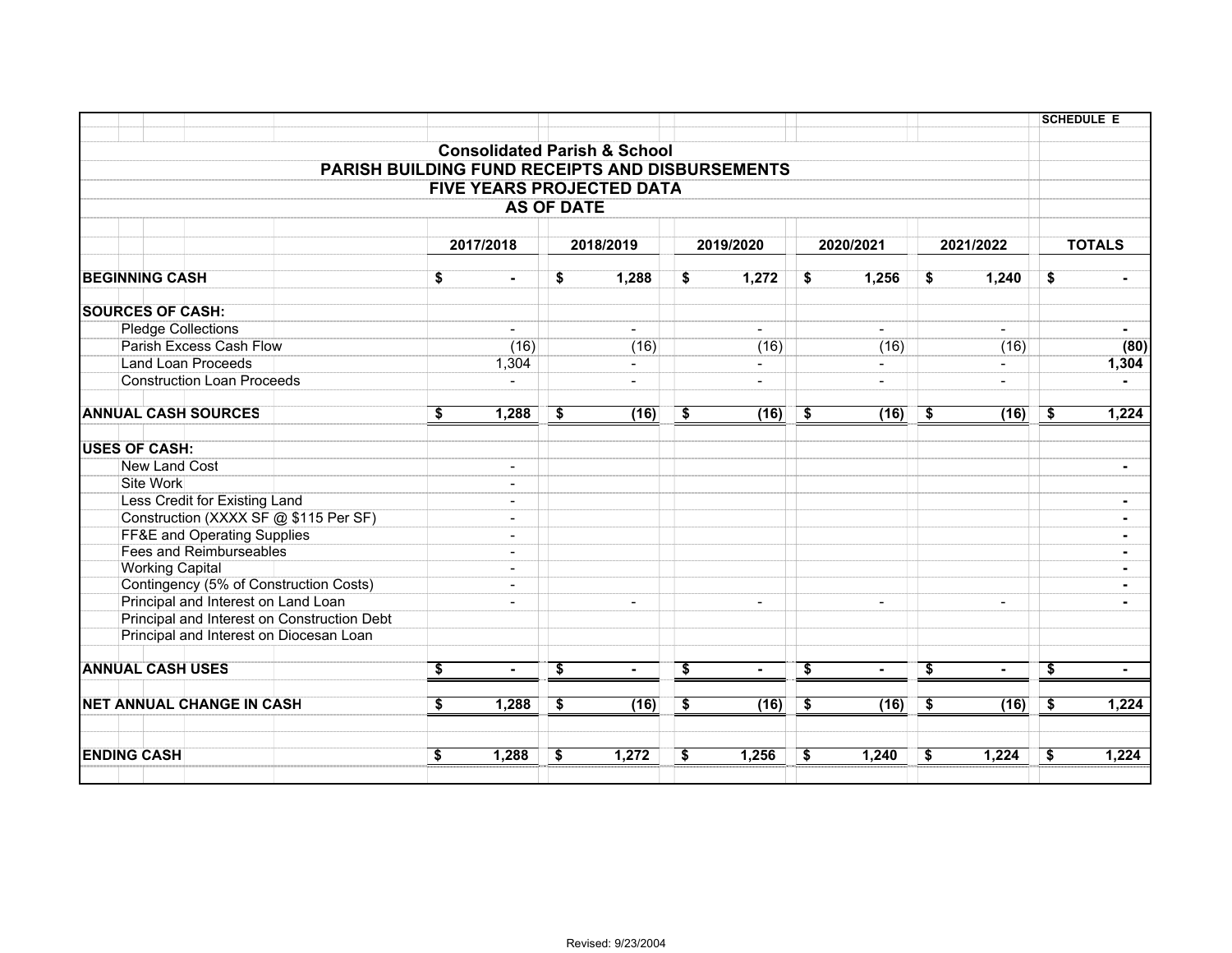| Rates  |                                              |                  |                      |                          |                          |          |            |  | <b>SCHEDULE F</b>  |
|--------|----------------------------------------------|------------------|----------------------|--------------------------|--------------------------|----------|------------|--|--------------------|
| 0.0475 |                                              |                  |                      |                          |                          | Payments |            |  |                    |
|        |                                              |                  |                      |                          |                          |          |            |  |                    |
|        |                                              |                  | $\Omega$             |                          |                          |          |            |  |                    |
|        |                                              |                  |                      |                          | Balance                  | 10 Years | \$1,800.00 |  |                    |
|        | Rate                                         | Interest         | Principal            | Payment                  | 131,800.00<br>\$.        |          |            |  |                    |
|        | 1/1/2015 0.00395833                          | 521.71           | 1,278.29             | \$1,800.00               | 130,521.71               |          |            |  |                    |
|        | 2/1/2015 0.00395833                          | 516.65           | 1,283.35             | \$1,800.00               | 129,238.36               |          |            |  |                    |
|        | 3/1/2015 0.00395833                          | 511.57           | 1,288.43             | \$1,800.00               | 127,949.93               |          |            |  |                    |
|        | 4/1/2015 0.00395833                          | 506.47           | 1,293.53             | \$1,800.00               | 126,656.39               |          |            |  |                    |
|        | 5/1/2015 0.00395833                          | 501.35           | 1,298.65             | \$1,800.00               | 125,357.74               |          |            |  |                    |
|        | 6/1/2015 0.00395833                          | 496.21           | 1,303.79             | \$1,800.00               | 124,053.95               |          |            |  |                    |
|        | 7/1/2015 0.00395833                          | 491.05           | 1,308.95             | \$1,800.00               | 122,745.00               |          |            |  |                    |
|        | 8/1/2015 0.00395833                          | 485.87           | 1,314.13             | \$1,800.00               | 121,430.86               |          |            |  |                    |
|        | 9/1/2015 0.00395833                          | 480.66           | 1,319.34             | \$1,800.00               | 120,111.53               |          |            |  |                    |
|        | 10/1/2015 0.00395833                         | 475.44           | 1,324.56             | \$1,800.00               | 118,786.97               |          |            |  |                    |
|        | 11/1/2015 0.00395833                         | 470.20           | 1,329.80             | \$1,800.00               | 117,457.17               |          |            |  |                    |
|        | 12/1/2015 0.00395833                         | 464.93           | 1,335.07             | \$1,800.00               | 116,122.10               |          |            |  |                    |
|        | 1/1/2016 0.00395833                          | 459.65           | 1,340.35             | \$1,800.00               | 114,781.75               |          |            |  |                    |
|        | 2/1/2016 0.00395833                          | 454.34           | 1,345.66             | \$1,800.00               | 113,436.09               |          |            |  |                    |
|        | 3/1/2016 0.00395833<br>4/1/2016 0.00395833   | 449.02<br>443.67 | 1,350.98             | \$1,800.00               | 112,085.11               |          |            |  |                    |
|        | 5/1/2016 0.00395833                          | 438.30           | 1,356.33<br>1,361.70 | \$1,800.00<br>\$1,800.00 | 110,728.78<br>109,367.08 |          |            |  |                    |
|        | 6/1/2016 0.00395833                          | 432.91           | 1.367.09             | \$1,800.00               | 108.000.00               |          |            |  |                    |
|        | 7/1/2016 0.00395833                          | 427.50           | 1,372.50             | \$1,800.00               | 106,627.50               |          |            |  |                    |
|        | 8/1/2016 0.00395833                          | 422.07           | 1,377.93             | \$1,800.00               | 105,249.56               |          |            |  |                    |
|        | 9/1/2016 0.00395833                          | 416.61           | 1,383.39             | \$1,800.00               | 103,866.18               |          |            |  |                    |
|        | 10/1/2016 0.00395833                         | 411.14           | 1,388.86             | \$1,800.00               | 102,477.31               |          |            |  |                    |
|        | 11/1/2016 0.00395833                         | 405.64           | 1,394.36             | \$1,800.00               | 101,082.95               |          |            |  |                    |
|        | 12/1/2016 0.00395833                         | 400.12           | 1,399.88             | \$1,800.00               | 99,683.07                |          |            |  |                    |
|        | 1/1/2017 0.00395833                          | 394.58           | 1,405.42             | \$1,800.00               | 98,277.65                |          |            |  |                    |
|        | 2/1/2017 0.00395833                          | 389.02           | 1,410.98             | \$1,800.00               | 96,866.67                |          |            |  |                    |
|        | 3/1/2017 0.00395833                          | 383.43           | 1,416.57             | \$1,800.00               | 95,450.10                |          |            |  |                    |
|        | 4/1/2017 0.00395833                          | 377.82           | 1,422.18             | \$1,800.00               | 94,027.92                |          |            |  |                    |
|        | 5/1/2017 0.00395833                          | 372.19           | 1,427.81             | \$1,800.00               | 92,600.11                |          |            |  |                    |
|        | 6/1/2017 0.00395833                          | 366.54           | 1,433.46             | \$1,800.00               | 91,166.66                |          |            |  |                    |
|        | 7/1/2017 0.00395833                          | 360.87           | 1,439.13             | \$1,800.00               | 89,727.52                |          |            |  |                    |
|        | 8/1/2017 0.00395833<br>9/1/2017 0.00395833   | 355.17<br>349.45 | 1,444.83<br>1,450.55 | \$1,800.00<br>\$1,800.00 | 88,282.70<br>86,832.15   |          |            |  |                    |
|        | 10/1/2017 0.00395833                         | 343.71           | 1.456.29             | \$1,800.00               | 85,375.86                |          |            |  |                    |
|        | 11/1/2017 0.00395833                         | 337.95           | 1,462.05             | \$1,800.00               | 83,913.80                |          |            |  |                    |
|        | 12/1/2017 0.00395833                         | 332.16           | 1,467.84             | \$1,800.00               | 82,445.96                |          |            |  |                    |
|        | 1/1/2018 0.00395833                          | 326.35           | 1,473.65             | \$1,800.00               | 80,972.31                |          |            |  |                    |
|        | 2/1/2018 0.00395833                          | 320.52           | 1,479.48             | \$1,800.00               | 79,492.83                |          |            |  |                    |
|        | 3/1/2018 0.00395833                          | 314.66           | 1.485.34             | \$1,800.00               | 78.007.49                |          |            |  |                    |
|        | 4/1/2018 0.00395833                          | 308.78           | 1,491.22             | \$1,800.00               | 76,516.27                |          |            |  |                    |
|        | 5/1/2018 0.00395833                          | 302.88           | 1,497.12             | \$1,800.00               | 75,019.14                |          |            |  |                    |
|        | 6/1/2018 0.00395833                          | 296.95           | 1,503.05             | \$1,800.00               | 73,516.09                |          |            |  |                    |
|        | 7/1/2018 0.00395833                          | 291.00           | 1,509.00             | \$1,800.00               | 72,007.10                |          |            |  |                    |
|        | 8/1/2018 0.00395833                          | 285.03           | 1,514.97             | \$1,800.00               | 70,492.12                |          |            |  |                    |
|        | 9/1/2018 0.00395833                          | 279.03           | 1,520.97             | \$1,800.00               | 68,971.15                |          |            |  |                    |
|        | 10/1/2018 0.00395833                         | 273.01           | 1,526.99             | \$1,800.00               | 67,444.17                |          |            |  |                    |
|        | 11/1/2018 0.00395833<br>12/1/2018 0.00395833 | 266.97<br>260.90 | 1,533.03<br>1,539.10 | \$1,800.00<br>\$1,800.00 | 65,911.13<br>64,372.03   |          |            |  |                    |
|        | 1/1/2019 0.00395833                          | 254.81           | 1,545.19             | \$1,800.00               | 62,826.84                |          |            |  |                    |
|        | 2/1/2019 0.00395833                          | 248.69           | 1,551.31             | \$1,800.00               | 61,275.53                |          |            |  |                    |
|        | 3/1/2019 0.00395833                          | 242.55           | 1,557.45             | \$1,800.00               | 59,718.07                |          |            |  |                    |
|        | 4/1/2019 0.00395833                          | 236.38           | 1,563.62             | \$1,800.00               | 58,154.46                |          |            |  |                    |
|        | 5/1/2019 0.00395833                          | 230.19           | 1,569.81             | \$1,800.00               | 56,584.65                |          |            |  |                    |
|        | 6/1/2019 0.00395833                          | 223.98           | 1,576.02             | \$1,800.00               | 55,008.63                |          |            |  |                    |
|        | 7/1/2019 0.00395833                          | 217.74           | 1,582.26             | \$1,800.00               | 53,426.38                |          |            |  |                    |
|        | 8/1/2019 0.00395833                          | 211.48           | 1,588.52             | \$1,800.00               | 51,837.86                |          |            |  |                    |
|        | 9/1/2019 0.00395833                          | 205.19           | 1,594.81             | \$1,800.00               | 50,243.05                |          |            |  |                    |
|        | 10/1/2019 0.00395833                         | 198.88           | 1,601.12             | \$1,800.00               | 48,641.93                |          |            |  |                    |
|        | 11/1/2019 0.00395833                         | 192.54           | 1,607.46             | \$1,800.00               | 47,034.47                |          |            |  |                    |
|        | 12/1/2019 0.00395833                         | 186.18           | 1,613.82             | \$1,800.00               | 45,420.65                |          |            |  |                    |
|        | 1/1/2020 0.00395833                          | 179.79           | 1.620.21             | \$1,800.00               | 43.800.44                |          |            |  |                    |
|        | 2/1/2020 0.00395833<br>3/1/2020 0.00395833   | 173.38<br>166.94 | 1,626.62<br>1,633.06 | \$1,800.00<br>\$1,800.00 | 42,173.81<br>40,540.75   |          |            |  |                    |
|        | 4/1/2020 0.00395833                          | 160.47           | 1,639.53             | \$1,800.00               | 38,901.22                |          |            |  |                    |
|        |                                              |                  |                      |                          | Page 12 of 13            |          |            |  | Revised: 9/23/2004 |
|        |                                              |                  |                      |                          |                          |          |            |  |                    |